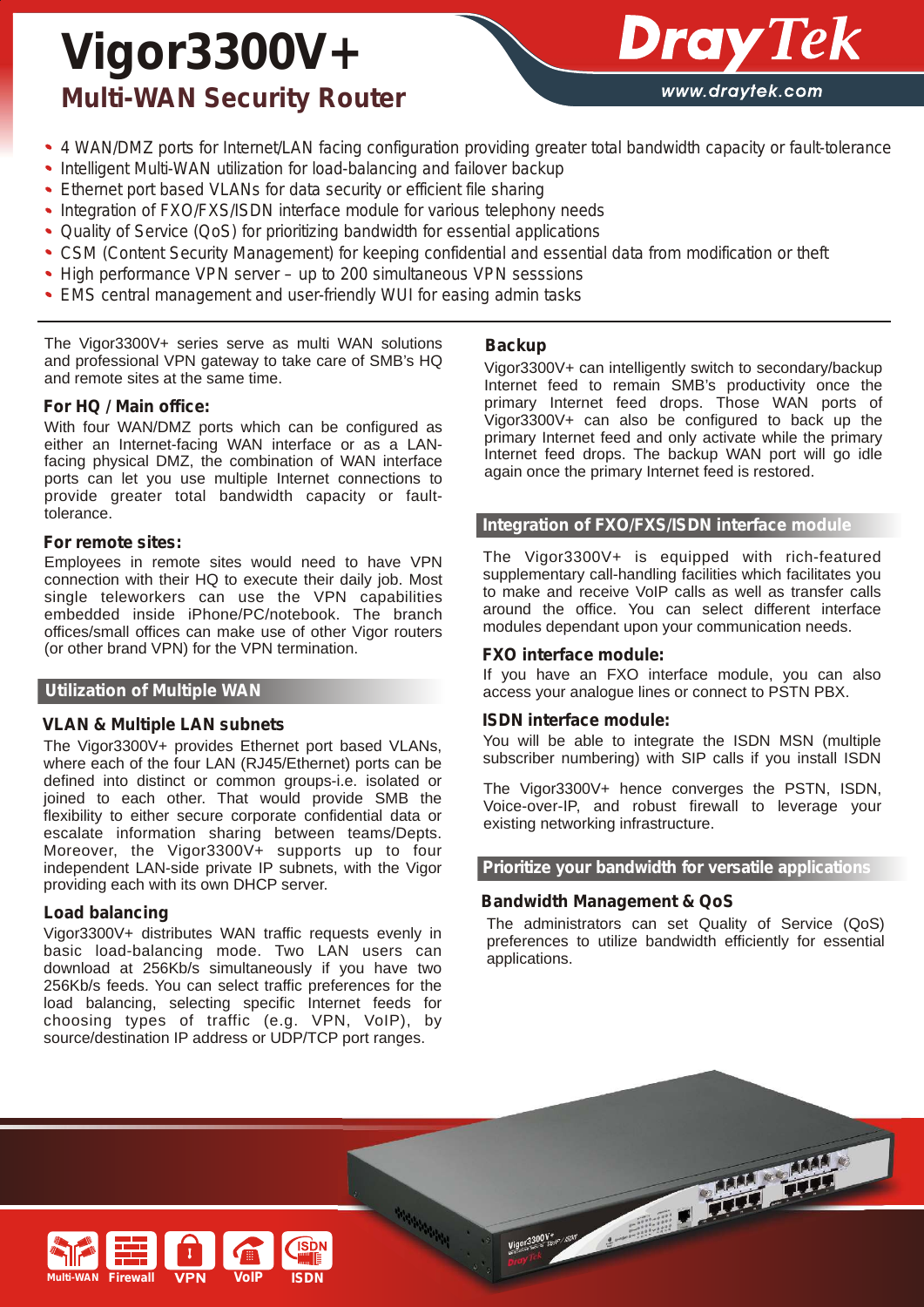For example, the Vigor3300V+ grants highest priority to Voice-over-IP (VoIP) telephony so that VoIP calls can be made with crystal-clear quality. In contrast, administrators set a maximum percentage of your bandwidth for P2P (e.g. movie downloading) or FTP downloads for remaining your valuable bandwidth.

#### **Security without compromise**

The enterprise-level CSM (Content Security Management) embedded in Vigor3300V+ enables users to control and manage IM (Instant Messenger) and P2P (Peer to Peer) applications more efficiently. The CSM hence prevents inappropriate content from distracting employees and impeding productivity. Furthermore, the CSM can keep office networks threat-free and available. With CSM, you can protect confidential and essential data from modification or theft.

Besides, Vigor3300V+ series feature high-security firewall options with both IP-layer and content based protection. The DoS/DDoS prevention and URL/Web content filter strengthen the security outside and inside the network.

#### **More extendability**

The Vigor3300V+ can establish VPN tunnels across the public Internet. The tunnels can be to remote networks, or from a single dial-in teleworker, needing to access your headquarters' LAN where DrayTek Vigor3300V+ is installed.

With a dedicated VPN co-processor, the hardware encryption of AES/DES/3DES and hardware key hash of SHA-1/MD5 are seamlessly handled, thus maintaining maximum router performance. For remote tele-workers and inter-office links, the Vigor3300V+ supports up to 200 simultaneous VPN tunnels (such as IPSec/PPTP/L2TP protocols).

#### **High user-friendliness and efficiency**

Its well-structured Web User Interface offers user-friendly configuration and make the net-admin job become an easy task. For instance, the WUI provides IP layer QoS (Quality of Service), NAT session/bandwidth management to help users control and allocate the bandwidth on networks.

#### **More benefits**

The platform of Vigor3300V+ is able to let you choose 4 port ISDN BRI card (4 ISDN TE or 2 TE/2 NT interface card) in terms of your voice environment. The ISDN phone can connect to NT -interface of 2 TE/2 NT interface card. The ISDN line can be connected to TE-interface. If you have ISDN PBX, you can connect one of internal extension to TE-interface of 4-port ISDN TE card. The call routing of Vigor3300V+ will enable ISDN MSN mapping to IP extensions for forming compound extensions.



### *Off-Net via ISDN Network*

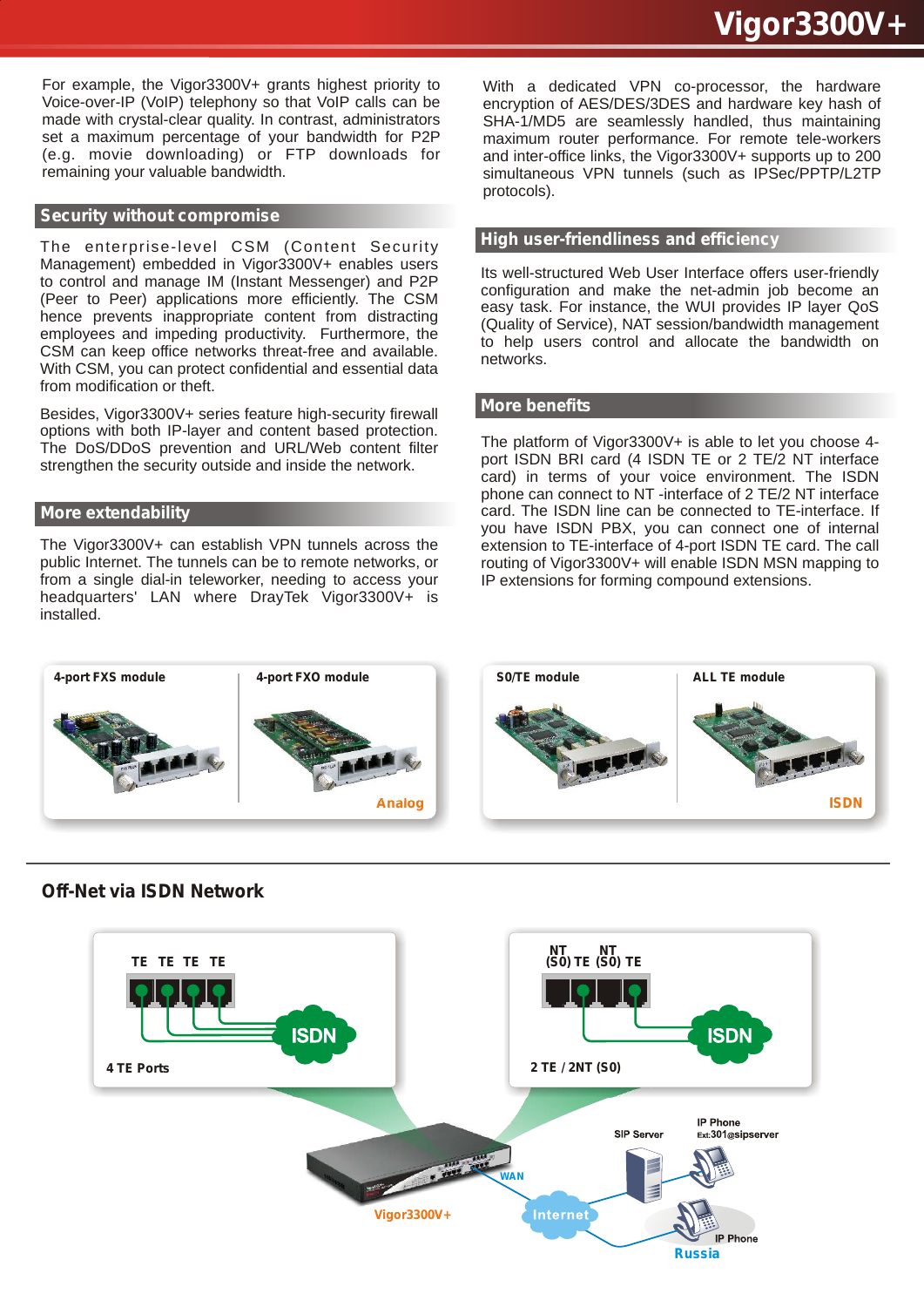## *Vigor3300V+*

#### *On/Off Net*



*ISDN*

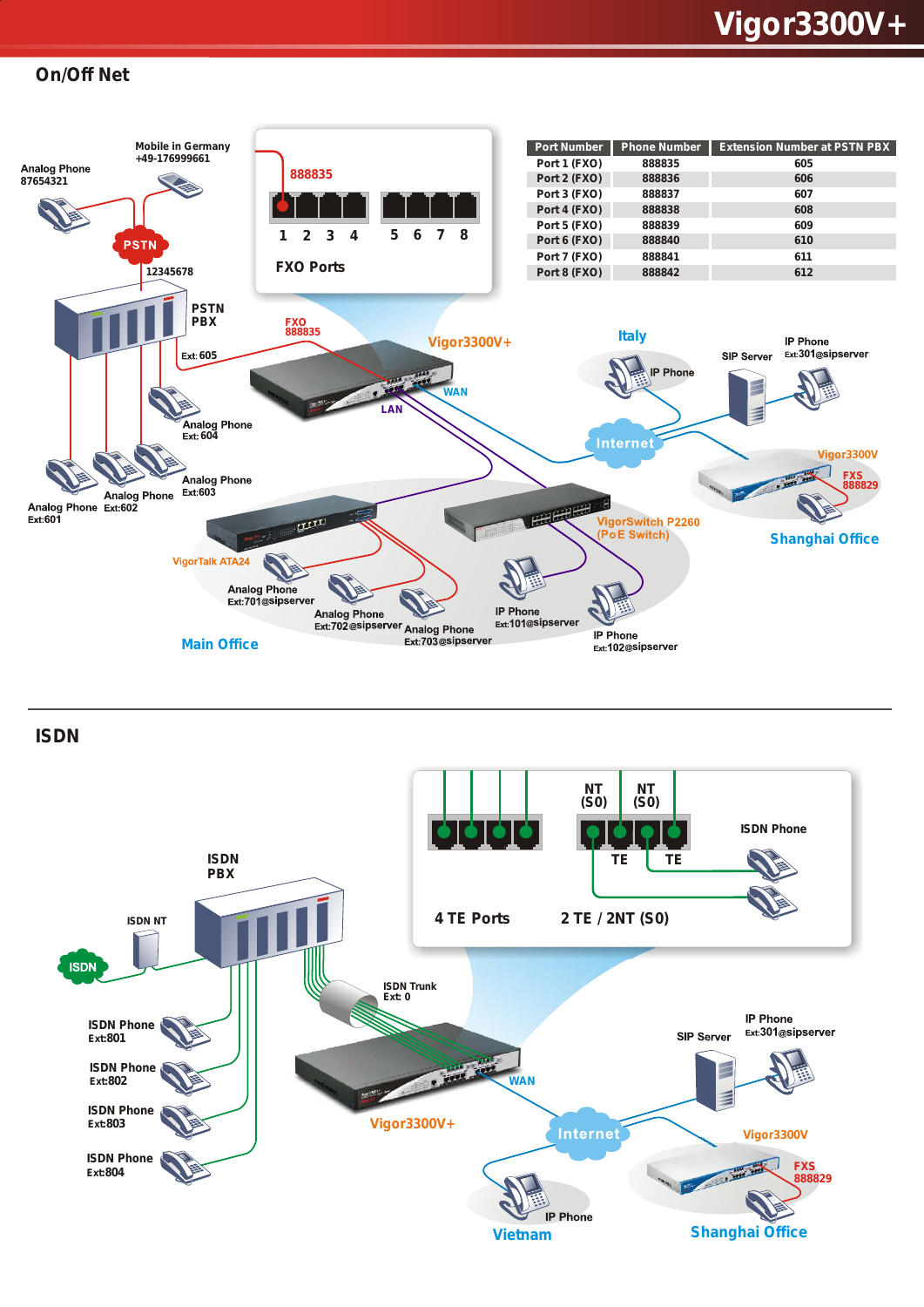## *Technical Specification*

| <b>VoIP</b>                  |                                                                                        |                                           |
|------------------------------|----------------------------------------------------------------------------------------|-------------------------------------------|
|                              | • Protocol:SIPv2(RFC3261), MGCP, RTP / RTCP                                            | • Supplemental services :                 |
|                              | Multiple SIP proxies registrars                                                        | • Internal call                           |
|                              | Jitter buffer (125ms)                                                                  | • Call hold/retrieve                      |
|                              | G.168 line echo-cancellation                                                           | • Call waiting                            |
|                              | Automatic gain control                                                                 | • Call waiting with caller ID             |
|                              | Packet loss concealment                                                                | • Call transfer                           |
|                              | • Outbound proxy                                                                       | • Call forwarding (always, busy, answer)  |
|                              | FXO-PIN code                                                                           | • Call barring (incoming / outgoing)      |
|                              | • NAT traversal (STUN, RFC 3489)                                                       | • DND (do not disturb)                    |
|                              | • Voice codec:                                                                         | • Hotline                                 |
|                              | G.711 A/u laws, G.723.1, G.726, G.729 A/B,                                             | • Incoming call barring                   |
|                              | VAD/CNG                                                                                | • FXS incoming/outgoing preset number     |
|                              | • Tone generation and detection:                                                       | • Feature phone*                          |
|                              | DTMF, dial, busy, ring back, call progress                                             | • Dial plan :                             |
|                              | • DTMF Tone:                                                                           | • Phone book                              |
|                              | Out band (RFC-2833), SIP Info                                                          | • Digit map                               |
|                              | • FAX/Modem support :                                                                  | • Call barring                            |
|                              | • Tone detection                                                                       | • Regional                                |
|                              | • G.711 pass-through                                                                   | • Caller ID support: bellcore, ETSI, NTT, |
|                              | • T.38 FAX relay, T.30 transparent                                                     | DTMF-based(nor-europe)                    |
|                              | • Modem support rate up V.92. (G.711 only)                                             |                                           |
|                              |                                                                                        | *Future release                           |
| <b>ISDN Features</b>         |                                                                                        |                                           |
|                              | • ISDN Failover (Loop through) [available on 2 TE/NT (S0) interface module].           |                                           |
|                              | • ISDN On-Net/Off-Net                                                                  |                                           |
|                              | • 10MSN (Multiple Subscriber Numbers) on each ISDN S0 port for VoIP call.              |                                           |
|                              | · Signaling compliance: ITU-T Rec. Q. 920, Q921, Q930, Q931.                           |                                           |
|                              |                                                                                        |                                           |
| <b>WAN Protocol</b>          |                                                                                        |                                           |
| <b>Ethernet</b>              | • PPPoE, PPTP, DHCP client, static IP, L2TP, BPA                                       |                                           |
| <b>ISDN</b>                  | • DSS1 (Euro ISDN), PPP, ML-PPP(64/128Kbps)                                            |                                           |
|                              |                                                                                        |                                           |
| <b>Multi WAN</b>             |                                                                                        |                                           |
| <b>Outbound policy based</b> | • Allow your local network to access Internet using multiple Internet connections with |                                           |
| load balance                 | high-level of Internet connectivity availability.                                      |                                           |
|                              | • 4 dedicated Ethernet WAN ports (10/100Mb/s).                                         |                                           |
|                              | • WAN fail-over or load-balanced connectivity.                                         |                                           |
|                              | • Redundancy                                                                           |                                           |
|                              | • By PC clients                                                                        |                                           |
|                              | · By WAN interfaces traffic volume                                                     |                                           |
|                              | • By destination IP address range                                                      |                                           |
|                              | • By fixed VPN connection                                                              |                                           |
|                              | • By fixed VoIP packets                                                                |                                           |
|                              | • Robust detection mechanism                                                           |                                           |
|                              | • IP aliasing                                                                          |                                           |
|                              |                                                                                        |                                           |
|                              | • Auto-detect line status                                                              |                                           |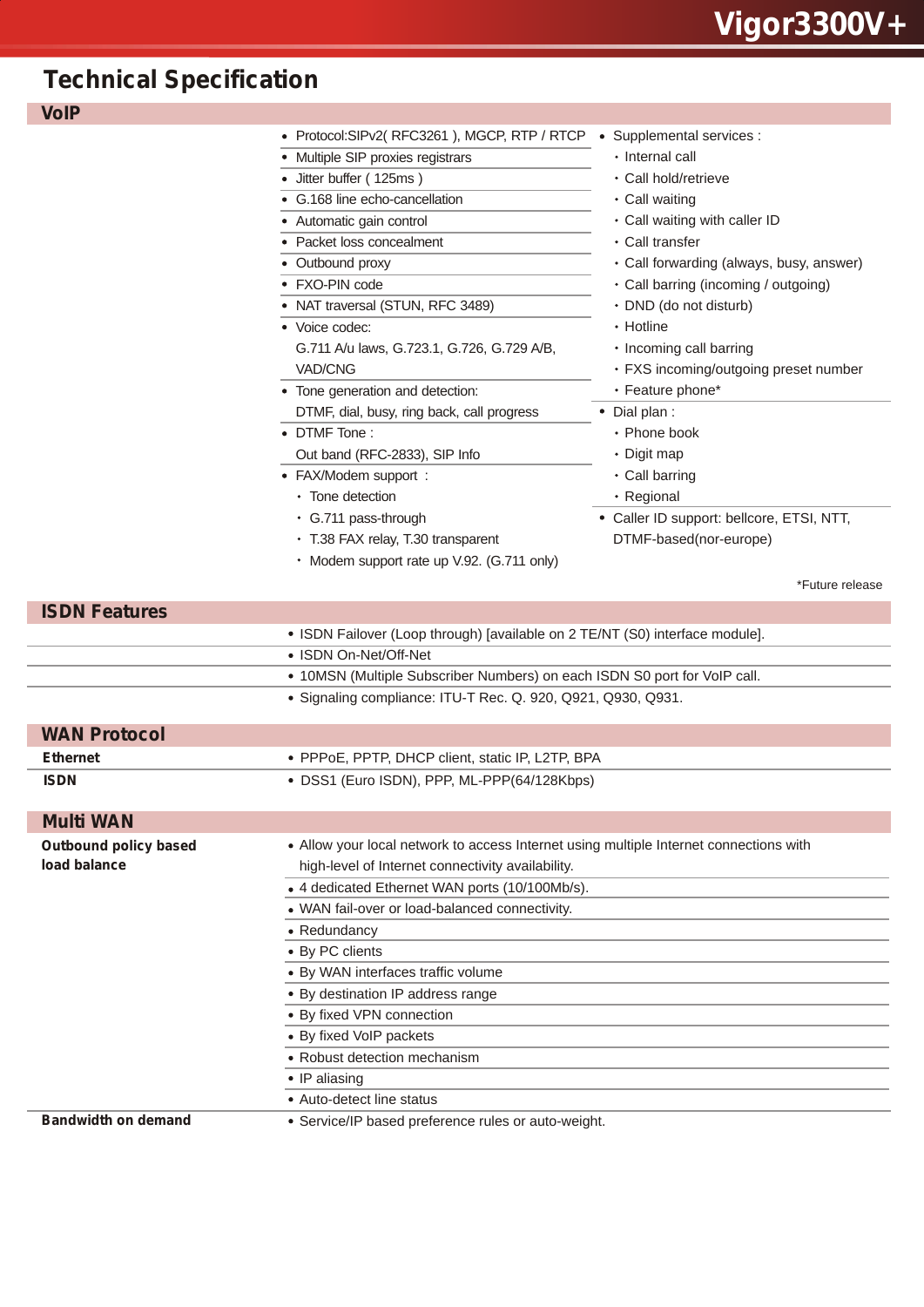## **VPN**

**PFS (DH Group)**

| <b>Prevent Replay Attack</b>         |                                                                                                                                                                                                                     |
|--------------------------------------|---------------------------------------------------------------------------------------------------------------------------------------------------------------------------------------------------------------------|
| <b>Protocols</b>                     | • PPTP, IPSec, L2TP, L2TP over IPSec                                                                                                                                                                                |
| Up to 200 sessions simultaneously    | • LAN to LAN, remote access (teleworker-to-LAN), dial-in or dial-out.                                                                                                                                               |
| <b>VPN trunking</b>                  | • VPN load-balancing and VPN backup.                                                                                                                                                                                |
| <b>VPN throughput</b>                | • 50Mbps                                                                                                                                                                                                            |
| <b>NAT-traversal (NAT-T)</b>         | • VPN over routes without VPN pass-through.                                                                                                                                                                         |
| <b>PKI</b> certificate               | • Digital signature (X.509)                                                                                                                                                                                         |
| <b>IKE</b> authentication            | • Pre-shared key; IKE phase 1 agressive/standard modes & phase 2 selectable lifetimes.                                                                                                                              |
| <b>Authentication</b>                | • Hardware-based MD5, SHA-1                                                                                                                                                                                         |
| <b>Encryption</b>                    | • MPPE and hardware-based AES/DES/3DES                                                                                                                                                                              |
| <b>RADIUS client</b>                 | • Authentication for PPTP remote dial-in                                                                                                                                                                            |
| <b>DHCP over IPSec</b>               | . Because DrayTek add a virtual NIC on the PC, thus, while connecting to the server via IPSec tunnel, PC<br>will obtain an IP address from the remote side through DHCP protocol, which is quite similar with PPTP. |
| Dead Peer Detection (DPD)            | . When there is traffic between the peers, it is not necessary for one peer to send a keep-alive to check                                                                                                           |
|                                      | for liveness of the peer because the IPSec traffic serves as implicit proof of the availability of the peer.                                                                                                        |
| <b>Smart VPN software utility</b>    | • Provided free of charge for teleworker convenience (Windows environment).                                                                                                                                         |
| Easy of adoption                     | • No additional client or remote site licensing required.                                                                                                                                                           |
| Industrial-standard interoperability | • Compatible with other leading 3rd party vendor VPN devices.                                                                                                                                                       |

| <b>Content filter</b>                   |                                                                                                         |
|-----------------------------------------|---------------------------------------------------------------------------------------------------------|
| <b>URL keyword blocking</b>             | • Whitelist and Blacklist.                                                                              |
|                                         | • Java applet, cookies, active X, compressed, executable, multimedia file blocking.                     |
| Web content filter                      | • Dynamic URL filtering database.                                                                       |
| Time schedule control                   | • Set rule according to your specific office hours.                                                     |
|                                         |                                                                                                         |
| <b>Firewall</b>                         |                                                                                                         |
| <b>Stateful Packet Inspection (SPI)</b> | • Outgoing/Incoming traffic inspection based on connection information.                                 |
| <b>Multi-NAT</b>                        | . You have been allocated multiple public IP address by your ISP. You hence can have a one-to-one       |
|                                         | relationship between a public IP address and an internal/private IP address. This means that you        |
|                                         | have the protection of NAT (see earlier) but the PC can be addressed directly from the outside world    |
|                                         | by its aliased public IP address, but still by only opening specific ports to it (for example TCP port  |
|                                         | 80 for an http/web server).                                                                             |
| <b>Port redirection</b>                 | • The packet is forwarded to a specific local PC if the port number matches with the defined port       |
|                                         | number. You can also translate the external port to another port locally.                               |
| Open ports                              | • As port redirection (above) but allows you to define a range of ports.                                |
| <b>DMZ</b> host                         | • This opens up a single PC completely. All incoming packets will be forwarded onto the                 |
|                                         | PC with the local IP address you set. The only exceptions are packets received in response              |
|                                         | to outgoing requests from other local PCs or incoming packets which match rules in the                  |
|                                         | other two methods.                                                                                      |
|                                         | The precedence is as follows :                                                                          |
|                                         | Port Redirection > Open Ports > DMZ                                                                     |
| Policy-based IP packet filter           | • The header information of an IP packet (IP or Mac source/destination addresses; source /destination   |
|                                         | ports; DiffServ attribute; direction dependent, bandwidth dependent, remote-site dependent.             |
| <b>DoS/DDoS prevention</b>              | • Act of preventing customers, users, clients or other computers from accessing data on a computer.     |
| IP address anti-spoofing                | • Source IP address check on all interfaces only IP addresses classified within the defined IP networks |
|                                         | are allowed.                                                                                            |
| <b>Object-based firewall</b>            | • Utilizes object-oriented approach to firewall policy.                                                 |
| notification                            | • E-mail alert and logging via syslog.                                                                  |
| <b>Bind IP to MAC address</b>           | • Flexible DHCP with 'IP-MAC binding'.                                                                  |
| <b>WDS security</b>                     | . The use of authentication and encryption techniques on a Wireless Distribution System (WDS) link      |
|                                         | between compatible access points.                                                                       |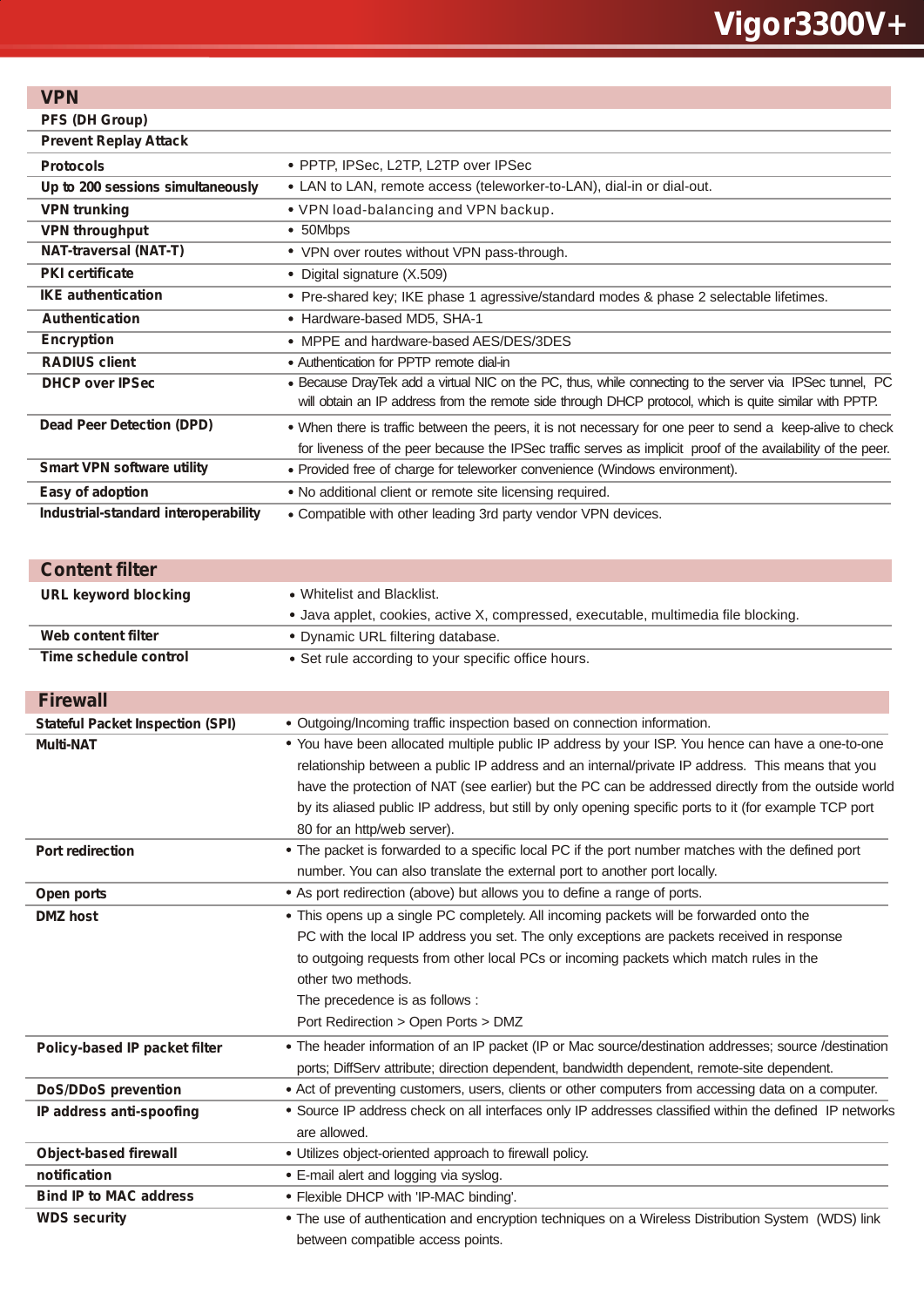| <b>System management</b>             |                                                                                                            |
|--------------------------------------|------------------------------------------------------------------------------------------------------------|
| Web-based user interface             | • Integrated web server for the configuration of routers via Internet browsers with HTTP or HTTPS.         |
| (HTTP/HTTPS)                         |                                                                                                            |
| DrayTek's quick start wizard         | • Let administrator adjust time zone and promptly set up the Internet (PPPoE, PPTP, Static IP, DHCP).      |
| <b>User administration</b>           | • RADIUS user administration for dial-in access (PPP/PPTP and ISDN CLIP).                                  |
| <b>CLI(Command Line Interface,</b>   | • Remotely administer computers via the telnet.                                                            |
| Telnet/SSH)                          |                                                                                                            |
| <b>DHCP client/relay/server</b>      | • Provides an easy-to configure function for your local IP network.                                        |
| <b>Dynamic DNS</b>                   | . When you connect to your ISP, by broadband or ISDN you are normally allocated an dynamic IP              |
|                                      | address. i.e. the public IP address your router is allocated changes each time you connect to the ISP.     |
|                                      | If you want to run a local server, remote users cannot predict your current IP address to find you.        |
| <b>Administration access control</b> | • The password can be applied to authentication of administrators.                                         |
| <b>Configuration backup/restore</b>  | . If the hardware breaks down, you can recover the failed system within an acceptable time. Through        |
|                                      | TFTP, the effective way is to backup and restore configuration between remote hosts.                       |
| <b>Built-in diagnostic function</b>  | · Dial-out trigger, routing table, ARP cache table, DHCP table, NAT sessions table, wireless VLAN          |
|                                      | online station table, data flow monitor, traffic graph, ping diagnosis, trace route.                       |
| NTP client/call scheduling           | • The Vigor has a real time clock which can update itself from your browser manually or more               |
|                                      | conveniently automatically from an Internet time server (NTP). This enables you to schedule the router     |
|                                      | to dial-out to the Internet at a preset time, or restrict Internet access to certain hours. A schedule can |
|                                      | also be applied to LAN-to-LAN profiles (VPN or direct dial) or some of the content filtering options.      |
| Tag-based VLAN (802.1Q)              | . By means of using a VLAN ID, a tag-based VLAN can identify VLAN group membership.                        |
|                                      | The VLAN ID provides the information required to process the traffic across a network.                     |
|                                      | Furthermore, the VLAN ID associates traffic with a specific VLAN group.                                    |
| Firmware upgrade via TFTP/           | • Using the TFTP server and the firmware upgrade utility software, you may easily upgrade to the latest    |
| <b>HTTP/FTP</b>                      | firmware whenever enhanced features are added.                                                             |
| <b>ISDN</b> remote maintenance       | . The system manager can remotely manage the routers through an ISDN remote dial-in with secure            |
|                                      | call back mechanism.                                                                                       |
| <b>Remote maintenance</b>            | . With Telnet/SSL, SSH (with password or public key), browser (HTTP/HTTPS), TFTP or SNMP,                  |
|                                      | firmware upgrade via HTTP/HTTPS or TFTP.                                                                   |
| Logging via syslog                   | • Syslog is a method of logging router activity.                                                           |
| <b>SNMP management</b>               | · SNMP management via SNMP v2, MIB II                                                                      |
| <b>Future release</b>                | • Configuration file encryption*                                                                           |
|                                      | • Attack alter by email*                                                                                   |
|                                      | · SNMP agent : firewall, VPN, alarm*                                                                       |

| <b>Bandwidth management</b>         |                                                                                          |
|-------------------------------------|------------------------------------------------------------------------------------------|
| <b>Traffic shaping</b>              | • Dynamic bandwidth management with IP traffic shaping.                                  |
| <b>Bandwidth reservation</b>        | • Reserve minimum and maximum bandwidths by connection based or total data through send/ |
|                                     | receive directions.                                                                      |
| Packet size control                 | • Specify size of data packet.                                                           |
| DiffServ codepoint classifying      | . Priority queuing of packets based on DiffServ.                                         |
| 4 priority levels(inbound/outbound) | • Prioritization in terms of Internet usage.                                             |
| Individual IP bandwidth/session     | • Define session /bandwidth limitation based on IP address.                              |
| limitation                          |                                                                                          |
| <b>Bandwidth borrowing</b>          | . Transmission rates control of data services through packet scheduler.                  |
| User-defined class-based rules      | • More flexibility.                                                                      |